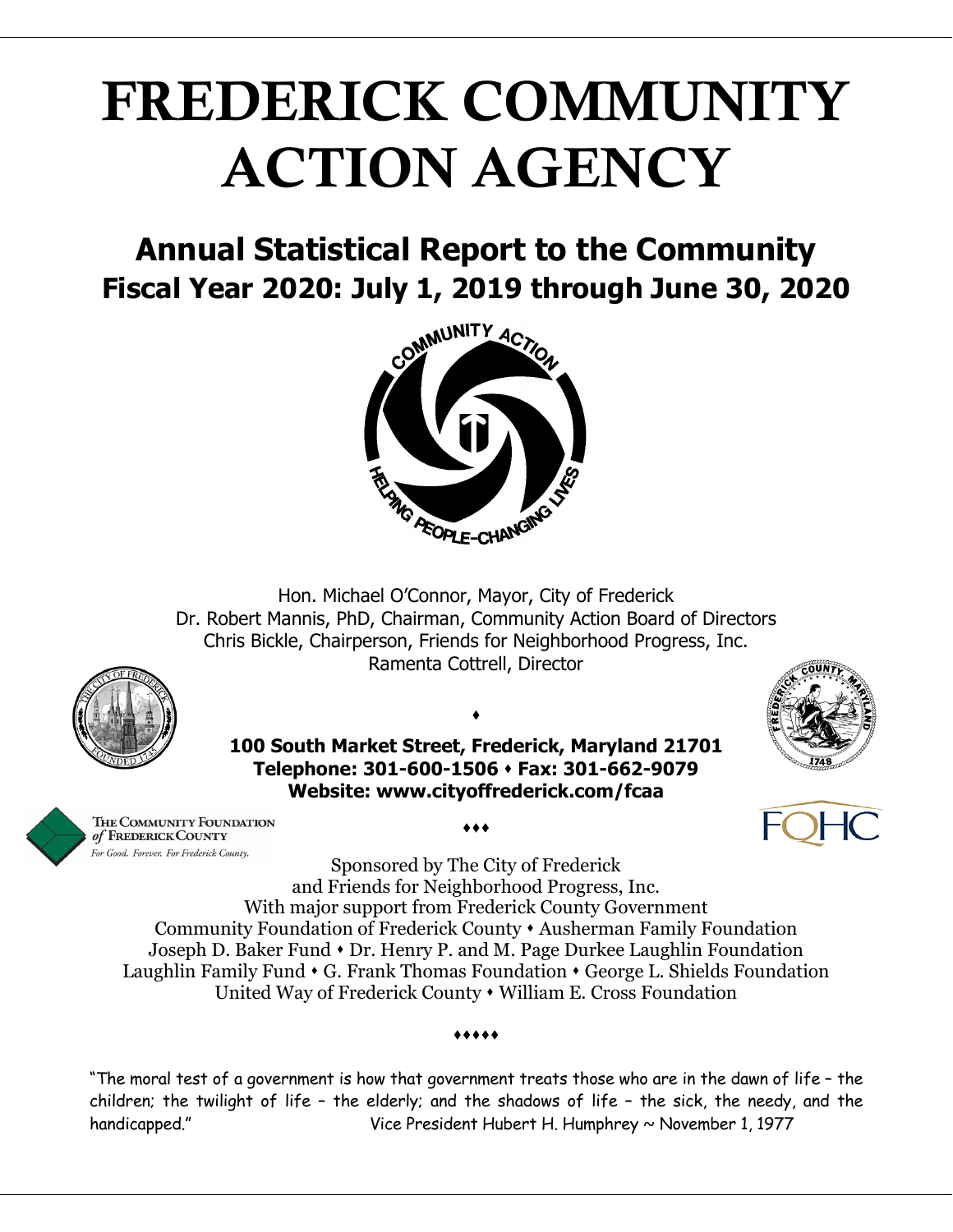## FREDERICK COMMUNITY ACTION AGENCY

Through a wide array of programs and services, the Frederick Community Action Agency (FCAA) provides food, shelter, medical care, housing, and other forms of assistance to families and individuals that are low-income or homeless. Started in 1968, the FCAA is sponsored by the City of Frederick and Friends for Neighborhood Progress, Inc. During fiscal year 2020, the FCAA served 10,698 different clients (adults and children) and continued limited operations during the COVID-19 Pandemic. Specific program statistics are described below:

### **Food and Nutrition Programs**

**Frederick Soup Kitchen:** Started in 1983, the Frederick Soup Kitchen is staffed by a paid cook and over 250 volunteers who serve a free evening meal to anyone in need, seven days a week. The Frederick Soup Kitchen served a total of 39,758 nutritious meals during FY 2020.

**Frederick Foodbank:** Approximately 600 to 700 households use the Frederick Foodbank each month. The Foodbank is staffed by 50 volunteers and provides a three- to five-day supply of food to families and individuals who are experiencing an economic crisis. During FY 2020, the Frederick Foodbank provided food to 2,496 needy families. The Frederick Foodbank also provided a three- to five-day supply of food to 11,057 at various food distribution locations due to the COVID-19 Pandemic. In addition, over 1,000 turkeys and other food items were distributed to needy families for the Thanksgiving holiday.

**Summer Food Service Program:** Funded by the USDA, the Summer Food Service Program provides a free lunchtime meal to children age 18 and younger, especially children who receive free or reducedprice meals during the school year. The FCAA serves nutritious meals Monday through Friday during June, July, and August. A total of 7,812 meals were served during the summer of 2019 at fourteen (14) feeding sites. A total of 1,730 meals were served at seven (7) different sites during the summer of 2020, which was a direct result of the COVID-19 Pandemic.

**Backpack Program:** Through a partnership with Hillcrest Elementary School, FCAA staff members and volunteers fill 135-150 backpacks with nutritious food items every two weeks during the school year and school staff distribute the backpacks to needy children that are at-risk of hunger and malnutrition. The backpacks are filled with food items that children can easily prepare and eat over the weekend when school meals are not available and parents may be working.

**After-School Supper Program:** During FY 2020, FCAA staff members prepared and delivered 1,339 nutritious meals for an After-School Dinner Program operated by the Police Activities League (PAL). The cost of the food items is reimbursed by the U.S. Department of Agriculture. The program ended in March 2020 due to school closure from the COVID-19 Pandemic.

**Child and Adult Care Food Program:** The Child and Adult Care Food Program (CACFP) is a federal program, administered locally by the FCAA that reimburses 111 home-based childcare providers for serving nutritious and safely-prepared meals and snacks that meet USDA guidelines to children in their care.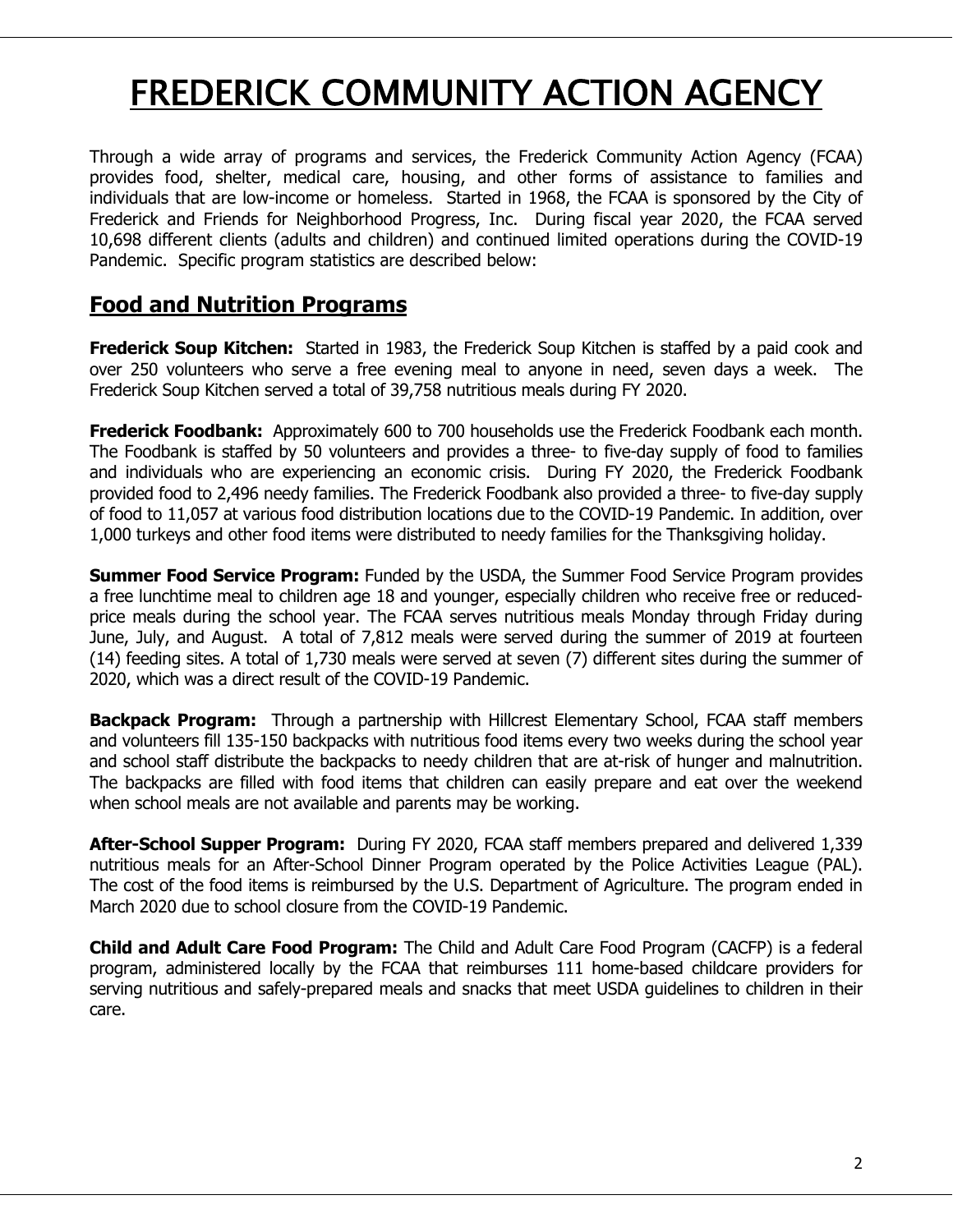#### **Housing Counseling and Weatherization Programs**

**HUD-Approved Housing Counseling Agency:** The FCAA is the only HUD-Approved Housing Counseling Agency in Frederick County and provides pre-purchase, default, and reverse mortgage counseling as well as homebuyer education classes for first-time homebuyers. FCAA housing counselors assisted a total of 879 households during FY 2020 including 83 families facing mortgage defaults and 786 families that received pre-purchase counseling and homebuyer education.

**Weatherization Assistance Program:** The Weatherization Assistance Program provides home weatherization services for income-eligible households living throughout Frederick County. A total of 54 housing units were weatherized during FY 2020; 35 inefficient or dangerous HVAC systems were replaced; 1 inefficient major appliance was replaced; and an additional 62 weatherization jobs are in progress.

**Bay Restoration Fee Exemption Program:** The Bay Restoration Fee Exemption Program allows lower-income homeowners and renters who are paying a City of Frederick water and sewer bill to request an exemption from the Bay Restoration Fee, which collects funds for the environmental restoration of the Chesapeake Bay.

#### **Outreach and Transportation Programs**

**Outreach Services:** FCAA outreach workers and other staff perform outreach to local shelters, streets, woods, and other areas where homeless people can be found; a total of 5,558 encounters (client contacts) with 2,208 different homeless or lower-income clients occurred during FY 2020.

**Transportation Services:** On weekdays, the FCAA operates a free van run that transports people to a variety of health and human service agencies located around Frederick City; 1,749 client transports were performed during FY 2020.

#### **Homeless Service Programs**

**PATH Project:** The federally funded PATH Project provides case management services to people who are homeless and have a serious mental health problem. Initiated in 1992, PATH Project staff work closely with local therapists and psychiatrists to ensure adequate access to mental health treatment services for homeless people. A total of 322 homeless clients received PATH services during FY 2020.

**SOAR Program:** The SSI/SSDI Outreach, Assessment and Recovery (SOAR) Program helps people who are homeless to apply for disability benefits available through the Social Security Administration. In addition, the SOAR case manager helps people to obtain necessary documents, such as birth certificates and photo identification cards, needed to apply for benefits. During FY 2020, a total of 6 homeless adults applied for disability benefits through the SOAR Program and 4 were approved.

**Transitional Shelter:** The Frederick Transitional Shelter is a 31-bed shelter that was built by the City of Frederick and is operated by the FCAA. The shelter provides transitional housing and a wide range of supportive services for homeless families and physically disabled adults. The Transitional Shelter provided 5,577 bednights (one person in one bed for one night) of shelter to 44 different persons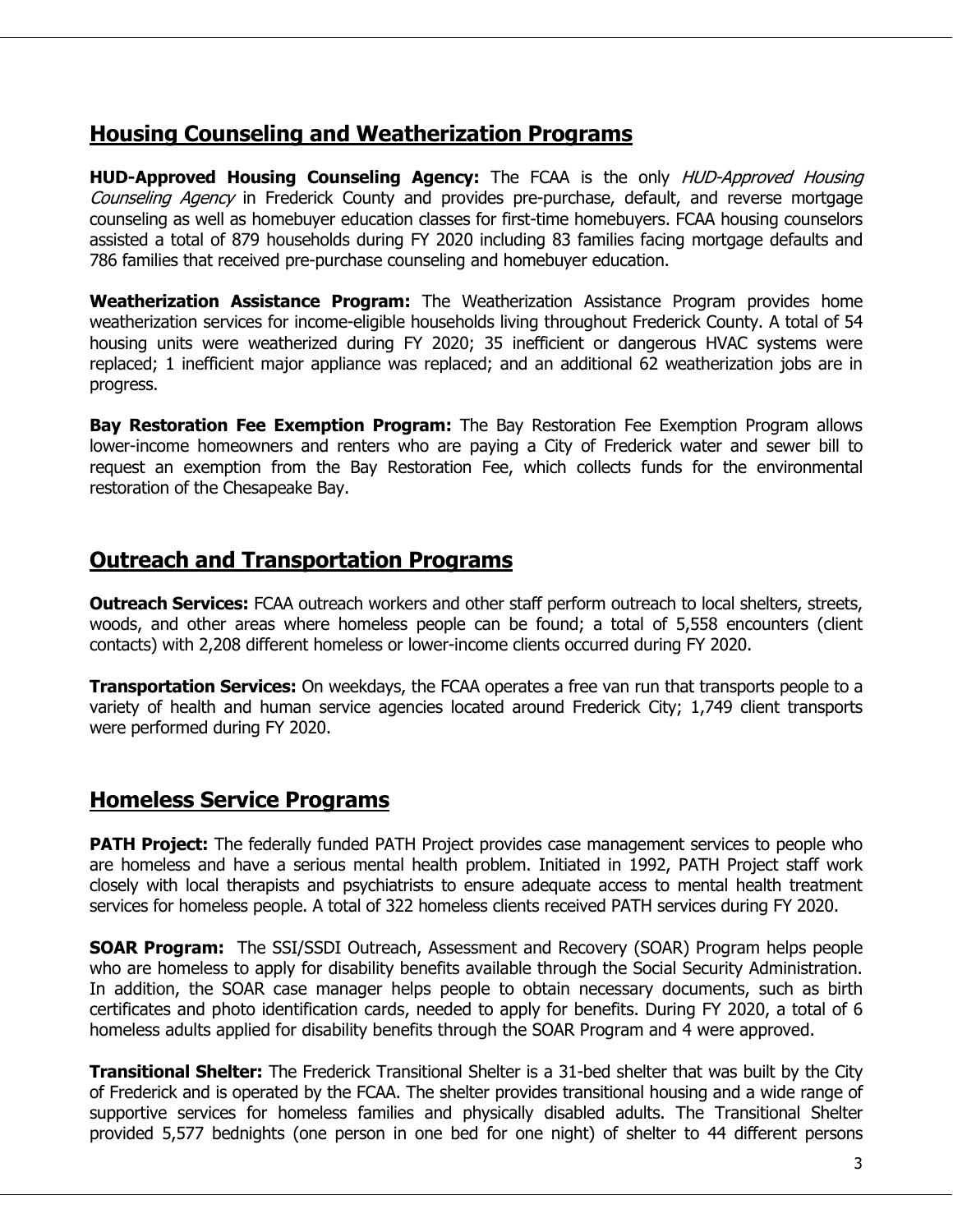(adults and children) during FY 2020. Eleven (11) families "graduated" into permanent housing due to the program ending effective June 30, 2020. All single adults were graduated into the new Permanent Supportive Housing Program effective July 1, 2020.

**Housing First Program:** The Housing First Program provides subsidized permanent housing to people who need it the most – chronically homeless, disabled individuals who are literally living on the streets of Frederick. With funding from HUD and other sources, the FCAA has established 22 scattered-site Housing First units that currently house 28 formerly homeless adults (four apartments are two-bedroom shared units and two couples are enrolled in the program); supportive services like case management, health care, and transportation are provided by FCAA staff.

**Green Jobs Program:** The Green Jobs Program is a supportive employment program that aims to help homeless individuals return to the workforce by offering case management, job coaching, and supportive employment. Two (2) individuals are employed part-time to perform a variety of beautification projects in downtown Frederick.

#### **Energy Assistance Programs**

**Office of Home Energy Programs:** The FCAA Office of Home Energy Programs (OHEP) administers several different financial assistance programs aimed at helping income-eligible households to be able to pay utility and fuel bills; minimize energy-related crises; and assist in making utility, heating, and cooling expenses more affordable. The FCAA Office of Home Energy Programs administers the Maryland Energy Assistance Program (MEAP) that served 2,252 families in FY 2020; the Electric Universal Service Program (EUSP) that served 2,223 families in FY 2020; and an additional 316 families were financially assisted with utility arrearages during FY 2020.

**Office of Home Energy Programs:** The FCAA Office of Home Energy Programs (OHEP) administers several different financial assistance programs aimed at helping income-eligible households to be able to pay utility and fuel bills; minimize energy-related crises; and assist in making utility, heating, and cooling expenses more affordable. The FCAA Office of Home Energy Programs administers the Maryland Energy Assistance Program (MEAP) that served 2,252 families in FY 2020; the Electric Universal Service Program (EUSP) that served 2,223 families in FY 2020; and an additional 316 families were financially assisted with utility arrearages during FY 2020.

**Health Care Programs** – a total of 1,628 patients were served in the following programs:

**Community Action Health Center:** On August 15, 2015, the FCAA was awarded a federal Community Health Center grant and was designated a Federally Qualified Health Center (FQHC). The Community Action Health Center provides primary health care services to adults and children that have incomes at or below 200% of the federal poverty level. A total of 1,060 patients were seen during FY 2020 for a total of 2,670 medical encounters (patient visits).

**Health Care for the Homeless:** The Health Care for the Homeless (HCH) program, initiated in 1989 through a federal grant from the Department of Health and Human Services, provides primary health care and supportive services to people who are homeless. A total of 289 different patients who were homeless were treated in the Health Center during FY 2020 for a total of 844 medical encounters.

**Medical Assistance Provider:** In addition to other health care services, the FCAA is a participating provider with Priority Partners MCO, Maryland Physicians Care MCO, Amerigroup MCO, University of